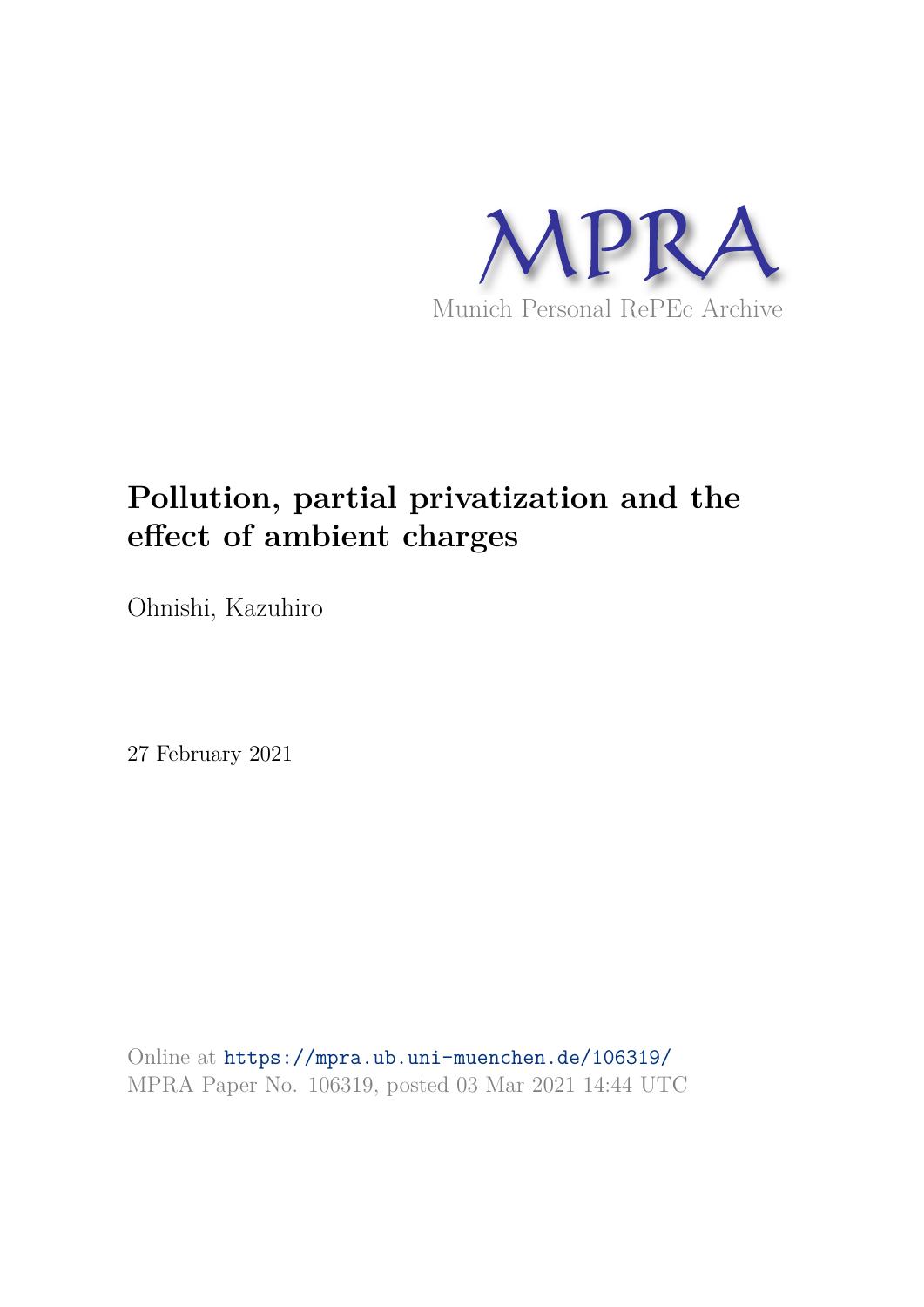# **Pollution, partial privatization and the effect of ambient charges**

#### Kazuhiro Ohnishi\*

Institute for Basic Economic Science, Japan

#### **Abstract**

This paper considers a mixed Cournot duopoly model comprising a private firm and a partially privatized public firm to reassess the effect of an increase in ambient charges, and compares the result of this study with that obtained from private Cournot duopoly competition. The paper demonstrates that our result is about the same as that of private Cournot duopoly competition.

Keywords: ambient charge; Cournot duopoly; environmental regulation; partial privatization; pollution

JEL classification: C72; D21; L33; Q58

-

<sup>\*</sup> Email: ohnishi@e.people.or.jp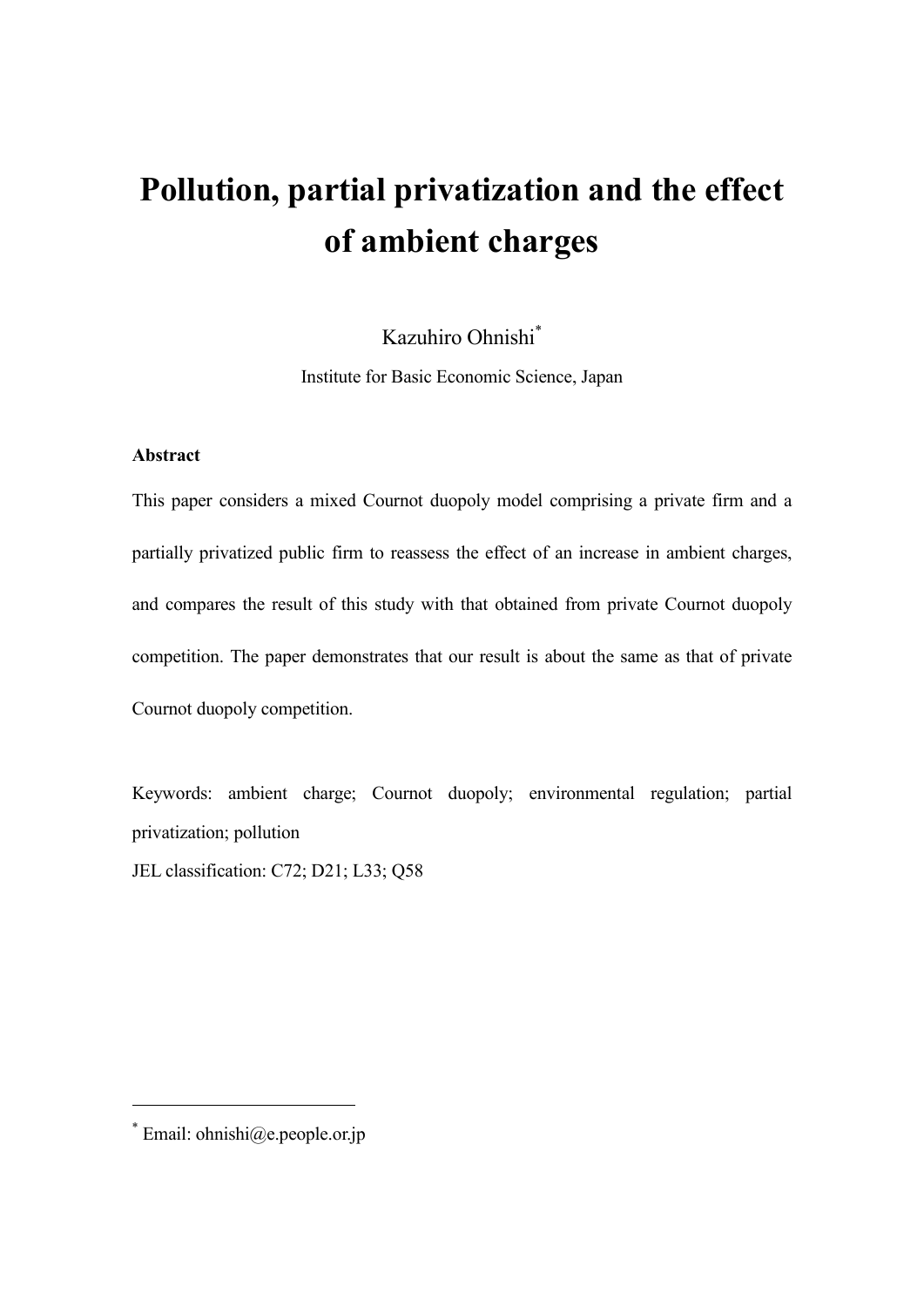#### **1. Introduction**

-

 The analysis by Ganguli and Raju (2012) examines the effect of an increase in ambient charges as a policy measure for reducing industrial non-point source pollution in two Bertrand duopoly games. In the first game, the regulator first announces the ambient charge and then both firms simultaneously and independently choose their prices. The pollution abatement technologies are assumed to be fixed. In the second game, the regulator first announces the ambient charge. Second, both firms simultaneously and independently choose their pollution abatement technologies. Third, they simultaneously and independently set their prices. Ganguli and Raju demonstrate that in each game an increase in the ambient charge leads to more pollution. In addition, Sato (2017) investigates the effect of an increase in ambient charges in the context of Cournot competition and demonstrates that an increase in the ambient charge can lead to less pollution as opposed to Bertrand duopoly competition. These studies consider private duopoly game models.

 In the present paper, we consider a mixed Cournot duopoly model comprising a private firm and a partially privatized public firm to reassess the effect of an increase in ambient charges.<sup>1</sup> We compare the result of this study with that of private Cournot duopoly

<sup>&</sup>lt;sup>1</sup> The seminal paper by Fershtman (1990) investigated a mixed Cournot duopoly model comprising a private firm and a partially privatized state-owned firm. Since then, the theoretical analysis of partial privatization of state-owned public firms has been conducted by many researchers (e.g., Matsumura, 1998; Chang, 2005; Chao and Yu,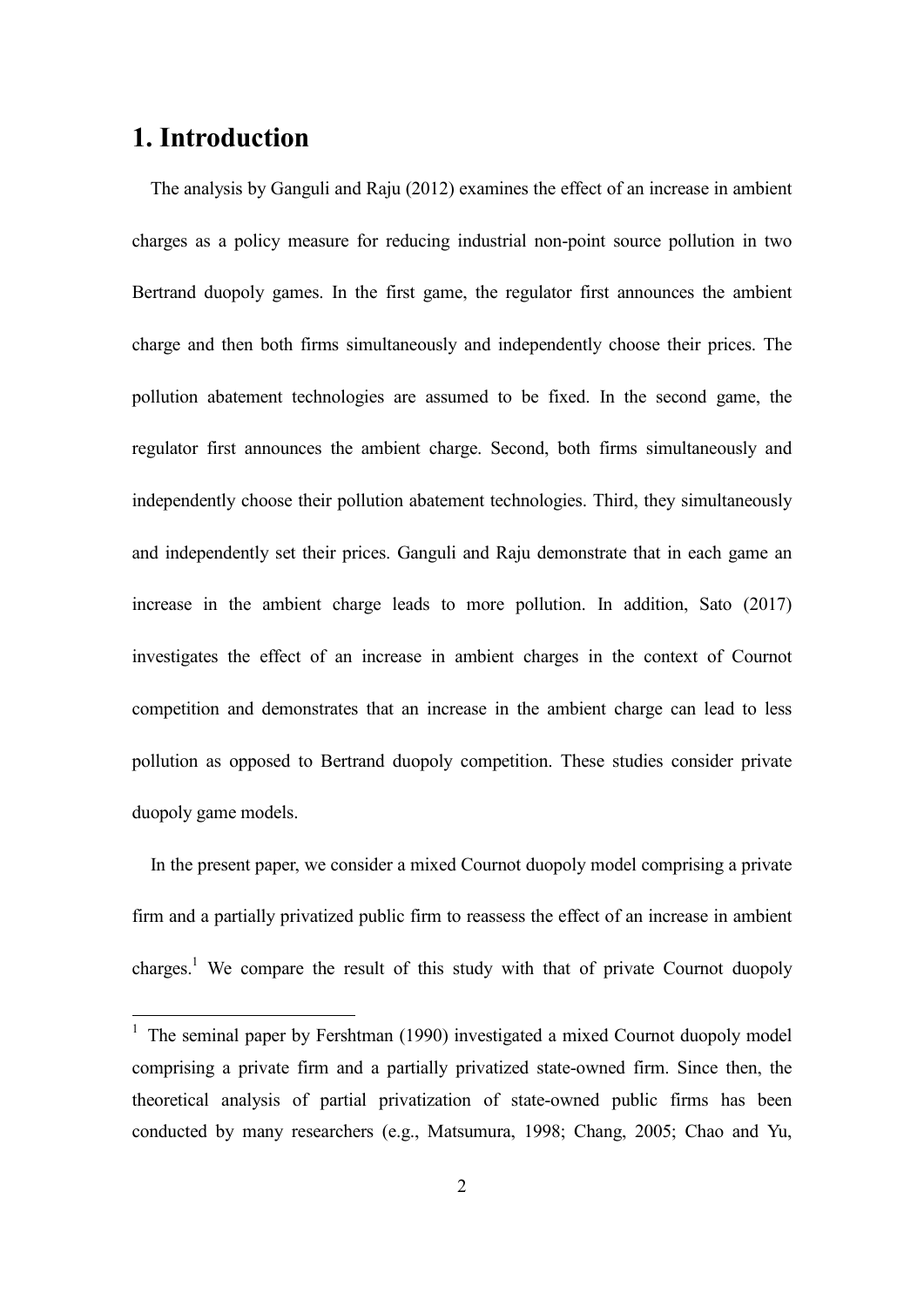competition obtained by Sato (2017).

 The remainder of this paper is organized as follows. In Section 2, the model is described. Section 3 presents the main result of this study. Finally, Section 4 concludes the paper.

#### **2. The model**

 There is a market comprising a private firm (firm 1) and a partially privatized firm (firm 0) that is jointly owned by both the public and private sectors. Both firms produce perfectly substitutable goods. There is no possibility of entry or exit. The production quantity of firm  $i(i = 0, 1)$  is represented as  $q_i$ . The market price is determined by the following inverse demand function:  $p(q_0, q_1) = a - (q_0 + q_1)$ , where *a* represents a constant and  $a > q_0 + q_1$ . The total amount of pollution generated by both firms is given by  $E = e_0 q_0 + e_1 q_1$ , where  $e_i \in (0, \infty)$  represents firm *i*'s pollution abatement technology.

Firm *i*'s profit is given by

$$
\pi_i(q_0, q_1) = p(q_0, q_1)q_i - c_iq_i - m(e_0q_0 + e_1q_1 - \overline{E}), \qquad (1)
$$

where  $c_i \in (0, \infty)$  denotes firm *i*'s marginal cost of production and *E* is the environmental standard. If  $e_0 q_0 + e_1 q_1 < \overline{E}$ , then the regulator of the government will give -2006; Lu and Poddar, 2007; Saha and Sensarma, 2008; Artz, Heywood and McGinty,

2009; Wang, Wang and Zhao, 2009; Ohnishi, 2010, 2016; Scrimitore, 2014; Chen, 2017; Fridman, 2018).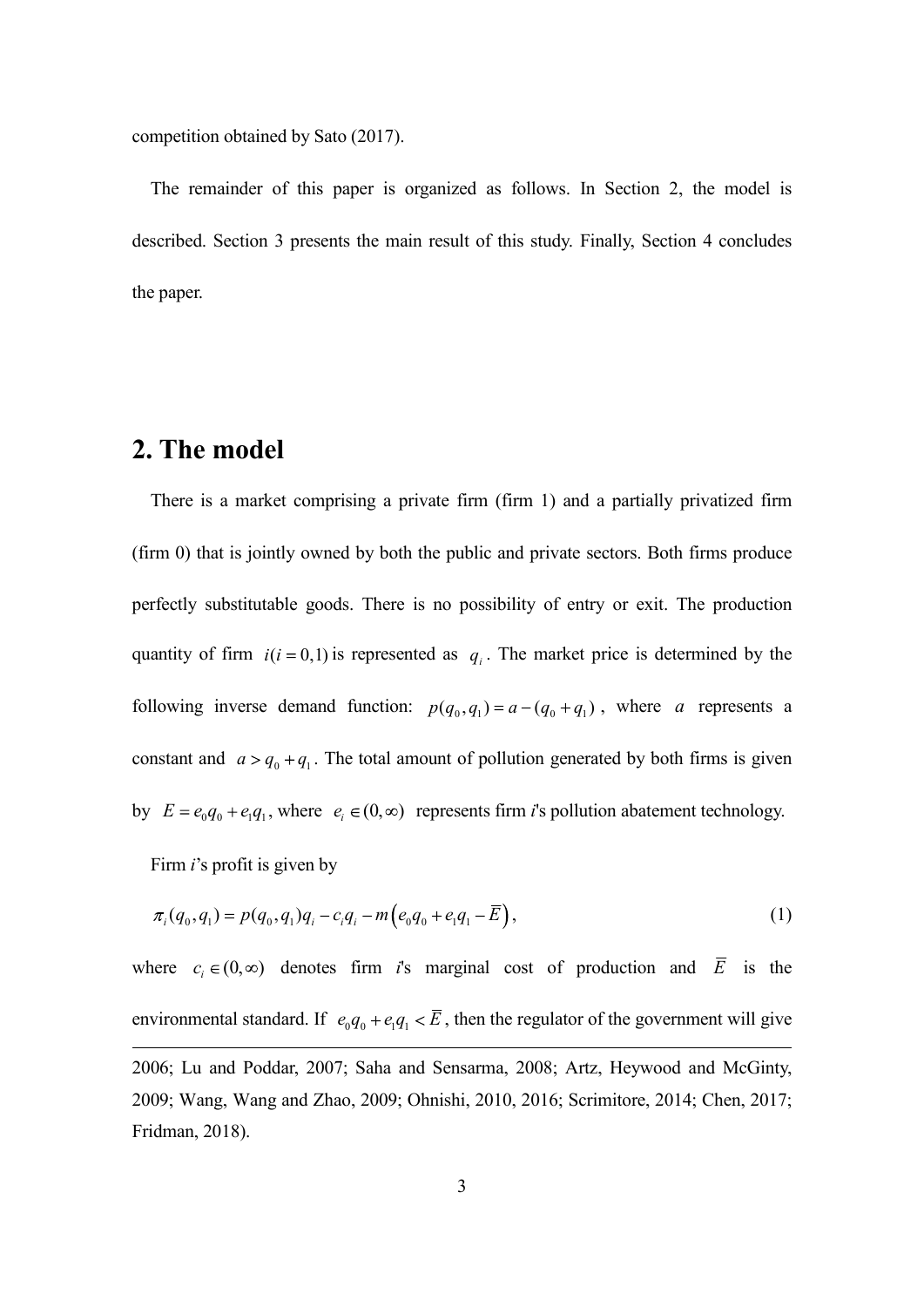both firms a subsidy of *m* times the difference between  $\overline{E}$  and  $e_0 q_0 + e_1 q_1$ , whereas if  $e_0 q_0 + e_1 q_1 > \overline{E}$ , then the firms will be penalized by  $m \left[ \left( e_0 q_0 + e_1 q_1 \right) - \overline{E} \right]$ . Firm 1 seeks to maximize (1).

Social welfare is given by

$$
W(q_0, q_1) = CS(q_0, q_1) + \pi_0(q_0, q_1) + \pi_1(q_0, q_1) + 2m(e_0q_0 + e_1q_1 - \overline{E})
$$
  
= CS(q\_0, q\_1) + p\_0(q\_0, q\_1) - c\_0q\_0 + p\_1(q\_0, q\_1) - c\_1q\_1, (2)

where  $CS(q_0, q_1) = \frac{1}{2}(q_0 + q_1)^2$  represents consumer surplus.

Firm 0's objective function is given by

$$
U_0(q_0, q_1) = \lambda W(q_0, q_1) + (1 - \lambda)\pi_0(q_0, q_1)
$$
  
=  $\lambda \left\{ \frac{1}{2} (q_0 + q_1)^2 + \left[ a - (q_0 + q_1) \right] q_0 - c_0 q_0 + \left[ a - (q_0 + q_1) \right] q_1 - c_1 q_1 \right\}$  (3)  
+  $(1 - \lambda) \left\{ \left[ a - (q_0 + q_1) \right] q_0 - c_0 q_0 - m \left( e_0 q_0 + e_1 q_1 - \overline{E} \right) \right\},$ 

where  $\lambda$  denotes the level of privatization. If  $\lambda = 0$ , firm 0 is purely private, while if  $\lambda = 1$ , it is purely public. We assume that  $\lambda \in (0,1)$ . That is, we consider the case of mixed duopoly competition in which firm 0 is neither purely private nor purely public.

#### **3. Main result**

In this section, we present the result of the model described in the previous section.

From (1), we derive firm 1's best response function:

$$
BR^{1}(q_{0}) = \frac{a - c_{1} - me_{1} - q_{0}}{2} \,. \tag{4}
$$

In addition, we derive firm 0's best response function from (3):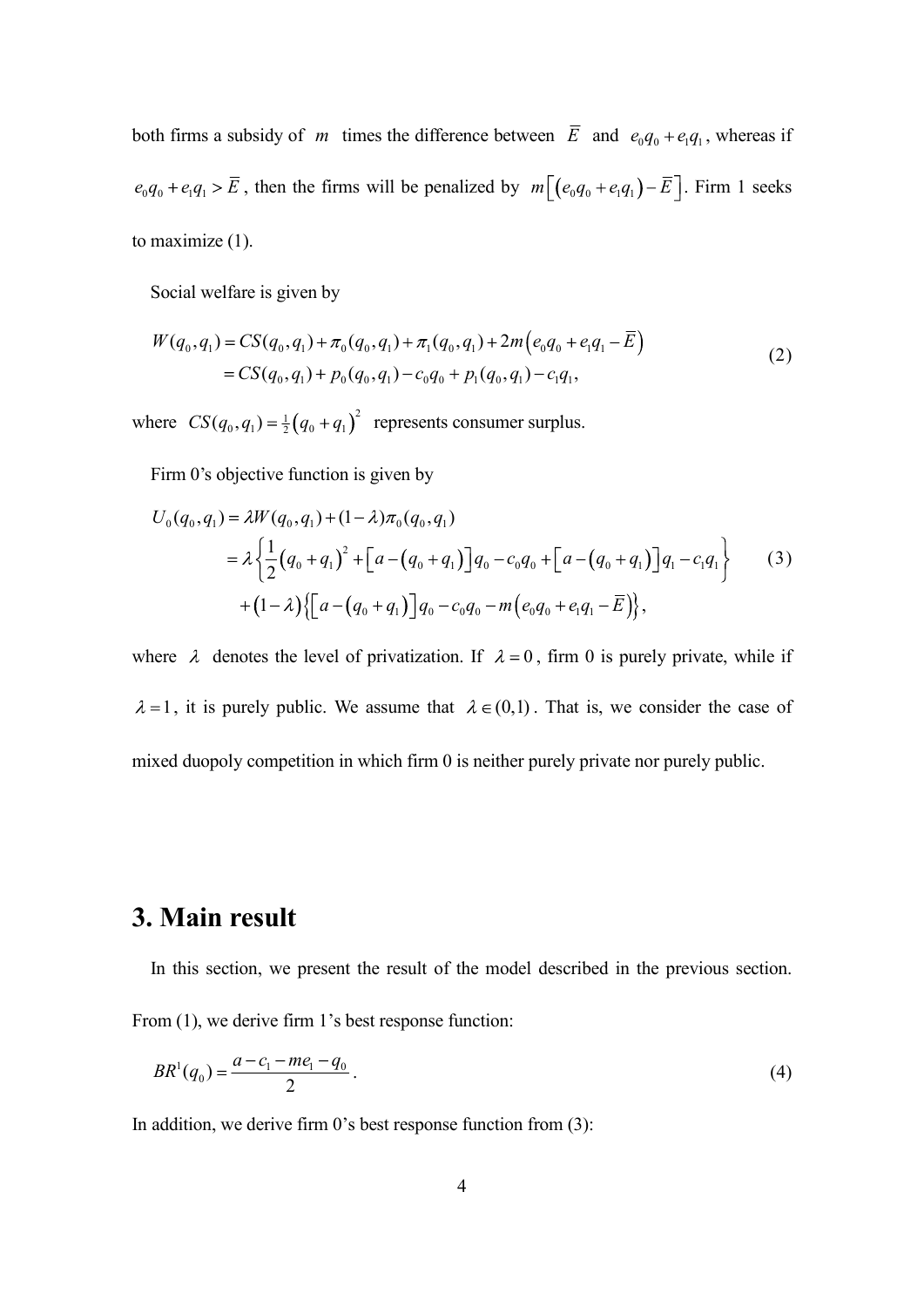$$
BR^{0}(q_{1}) = \frac{a - c_{0} - (1 - \lambda)me_{0} - q_{1}}{2 - \lambda}.
$$
\n(5)

Therefore, we obtain the Cournot equilibrium outputs:

$$
q_0^* = \frac{a - 2c_0 + c_1 - m \left[2e_0\left(1 - \lambda\right) - e_1\right]}{3 - 2\lambda},
$$
  
\n
$$
q_1^* = \frac{a\left(1 - \lambda\right) + c_0 - c_1\left(2 - \lambda\right) + m \left[e_0\left(1 - \lambda\right) - e_1\left(2 - \lambda\right)\right]}{3 - 2\lambda}.
$$
\n(6)

Furthermore, the industrial emission quantity can be calculated as:

$$
e_0q_0^* + e_1q_1^* = \frac{a\Big[e_0 - e_1(1-\lambda)\Big] - 2c_0e_0 + c_0e_1 + c_1e_0 - 2me_0^2\left(1-\lambda\right) - e_1(2-\lambda)\Big[c_1 - m\left(e_0 - e_1\right)\Big]}{3-2\lambda}.
$$

(7)

This is a function of the policy parameter *m*. Therefore, we denote  $e_0 q_0^* + e_1 q_1^*$  as a function  $E(m)$  and differentiate  $E(m)$  by  $m$ :

$$
E'(m) = \frac{2(e_0e_1 - e_0^2 - e_1^2) + \lambda(2e_0^2 - e_0e_1 + e_1^2)}{3 - 2\lambda}.
$$
\n(8)

The main result of this study is summarized in the following proposition.

**Proposition 1:** In the mixed Cournot duopoly model comprising firm 0 and firm 1, (i) *E'(m)* is always negative if  $e_0 \le e_1$ , and (ii)  $E'(m)$  is not always negative if  $e_0 > e_1$ .

Proof: (i) We first prove that if  $e_0 = e_1$ , then  $E'(m) < 0$ . Suppose that  $e_0 = e_1 = e$ . Then equation (8) is rewritten as follows:

$$
E'(m) = \frac{2e^2(\lambda - 1)}{3 - 2\lambda}.
$$
\n
$$
(9)
$$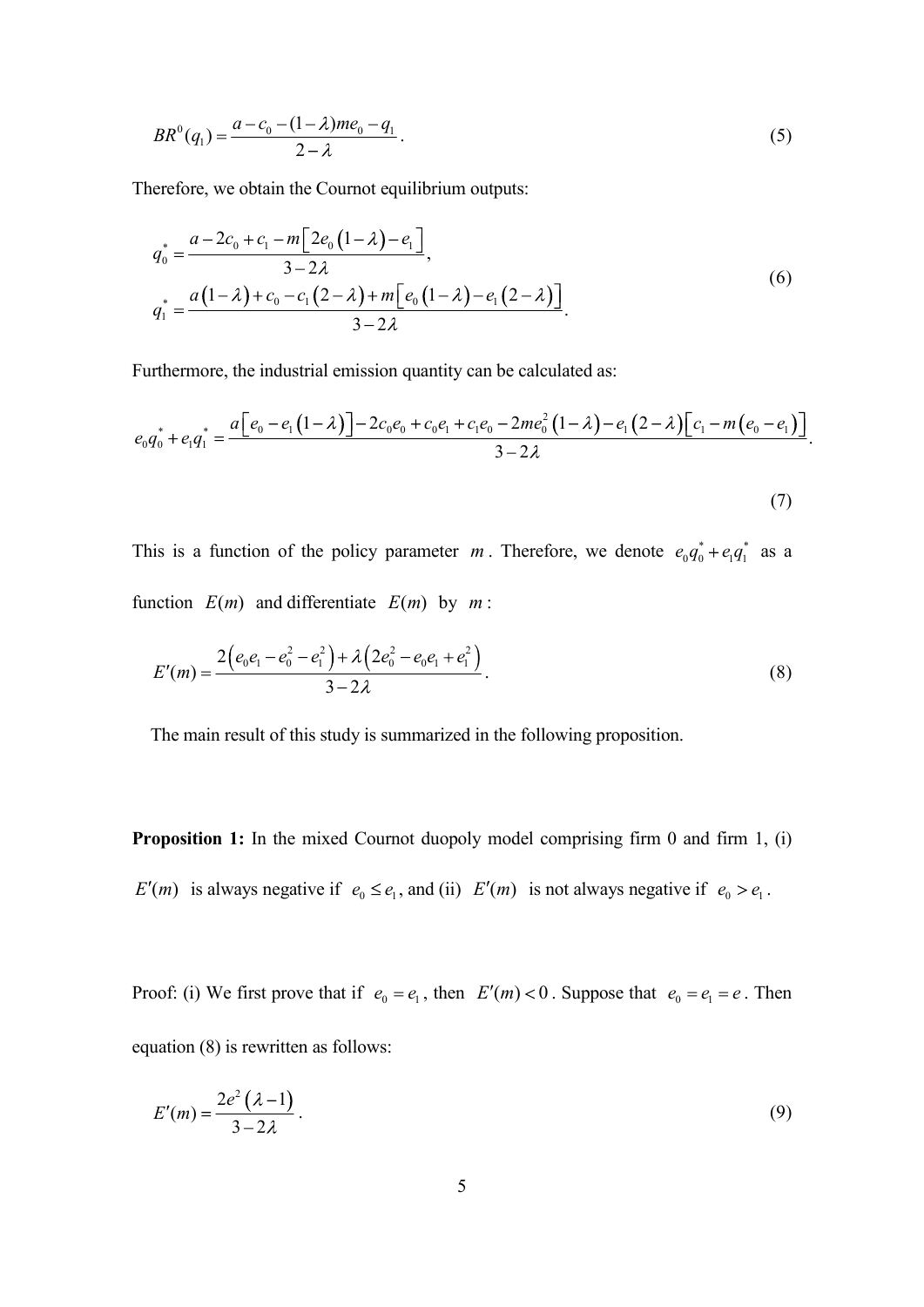This case follows since  $\lambda \in (0,1)$ .

Next, we prove that if  $e_0 < e_1$ , then  $E'(m) < 0$ . Since  $e_0 < e_1$  and  $\lambda \in (0,1)$ , the following inequality holds.

$$
2e_0e_1 - 2e_1^2 - \lambda e_0e_1 + \lambda e_1^2 = e_1(2 - \lambda)(e_0 - e_1) < 0
$$
  

$$
2\lambda e_0^2 - 2e_0^2 = 2e_0^2(\lambda - 1) < 0
$$

Hence, Proposition 1 (i) is proved.

(ii) We show that if  $e_0 > e_1$ , then  $E'(m)$  is not always negative. We provide the following two numerical examples. We first assume that  $e_0 = 5$ ,  $e_1 = 2$  and  $\lambda = 0.5$ . If these values are substituted into equation (8), then:

$$
\frac{2(5\cdot 2-5^2-2^2)+2\cdot 0.5\cdot 5^2-0.5\cdot 5\cdot 2+0.5\cdot 2^2}{3-2\cdot 0.5}=-8<0.
$$

Next, if  $e_0 = 2$ ,  $e_1 = 1$  and  $\lambda = 0.9$ , then:

$$
\frac{2(2\cdot1-2^2-1^2)+2\cdot0.9\cdot2^2-0.9\cdot2\cdot1+0.9\cdot1^2}{3-2\cdot0.9} = 0.25 > 0.
$$

Thus, Proposition 1 (ii) is true. Q.E.D.

Notice that the result of this study when  $e_0 \le e_1$  is consistent with that obtained from private Cournot duopoly competition.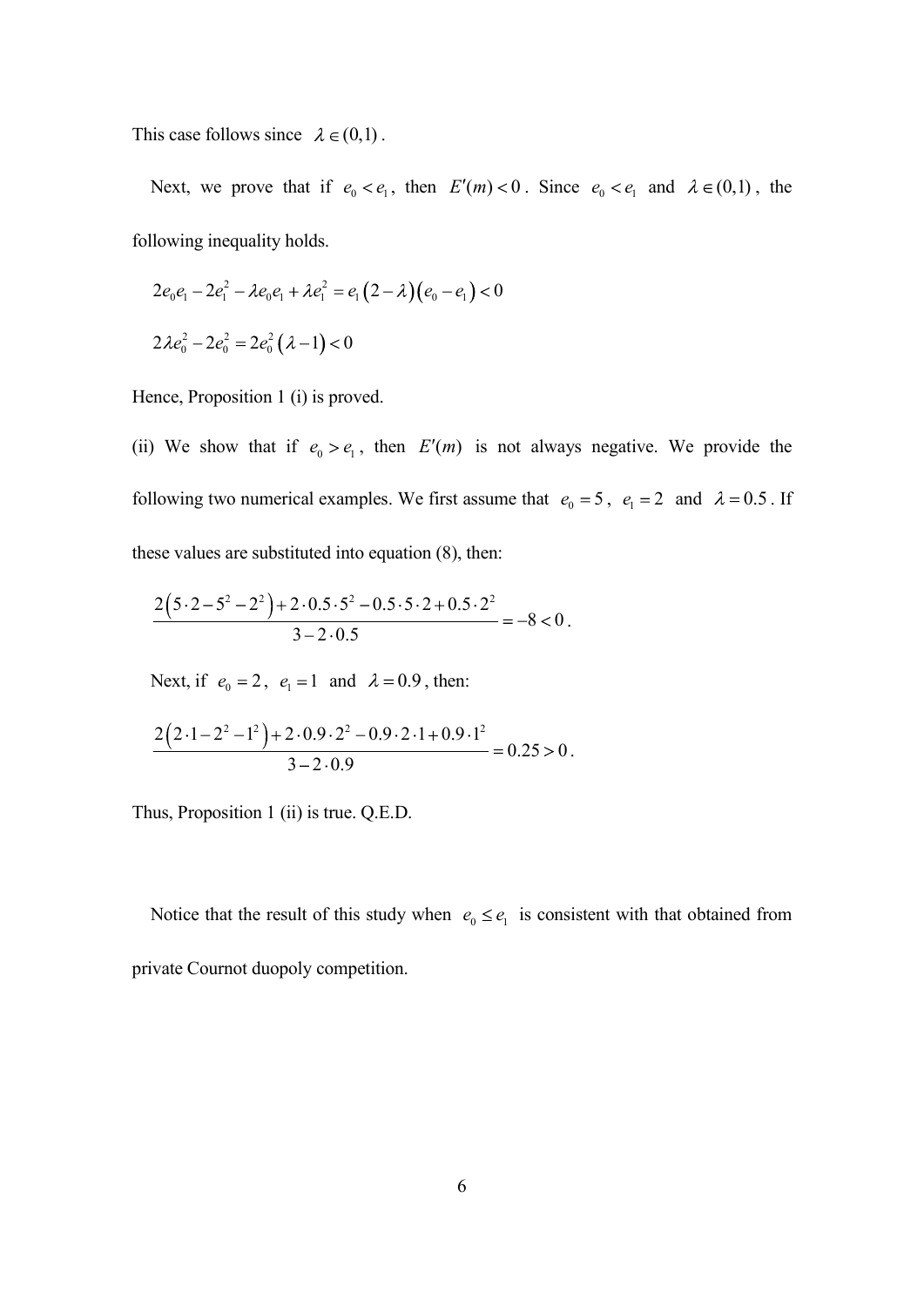### **4. Conclusion**

 We have examined a mixed Cournot duopoly model comprising a private firm and a partially privatized public firm to reassess the effect of an increase in ambient charges. We have demonstrated that, if the pollution abatement technology of the partially privatized public firm is equal to or less than that of the private firm, then an increase in the ambient charge can always lead to less pollution.

#### **References**

- Artz, B., Heywood, J.S., McGinty, M., 2009. The merger paradox in a mixed oligopoly. Research in Economics 63 (1), 1-10.
- Chang, W. W., 2005. Optimal trade and privatization policies in an international duopoly with cost asymmetry. Journal of International Trade and Economic Development 14 (1), 19-42.
- Chen, T. L., 2017. Privatization and efficiency: a mixed oligopoly approach. Journal of Economics 120 (3), 251–268.
- Chao, C. C., Yu, E. S. H., 2006. Partial privatization, foreign competition, and optimal tariff. Review of International Economics 14 (1), 87-92.
- Fershtman, C., 1990. The interdependence between ownership status and market structure: The case of privatization, Economica 57 (227), 319-328.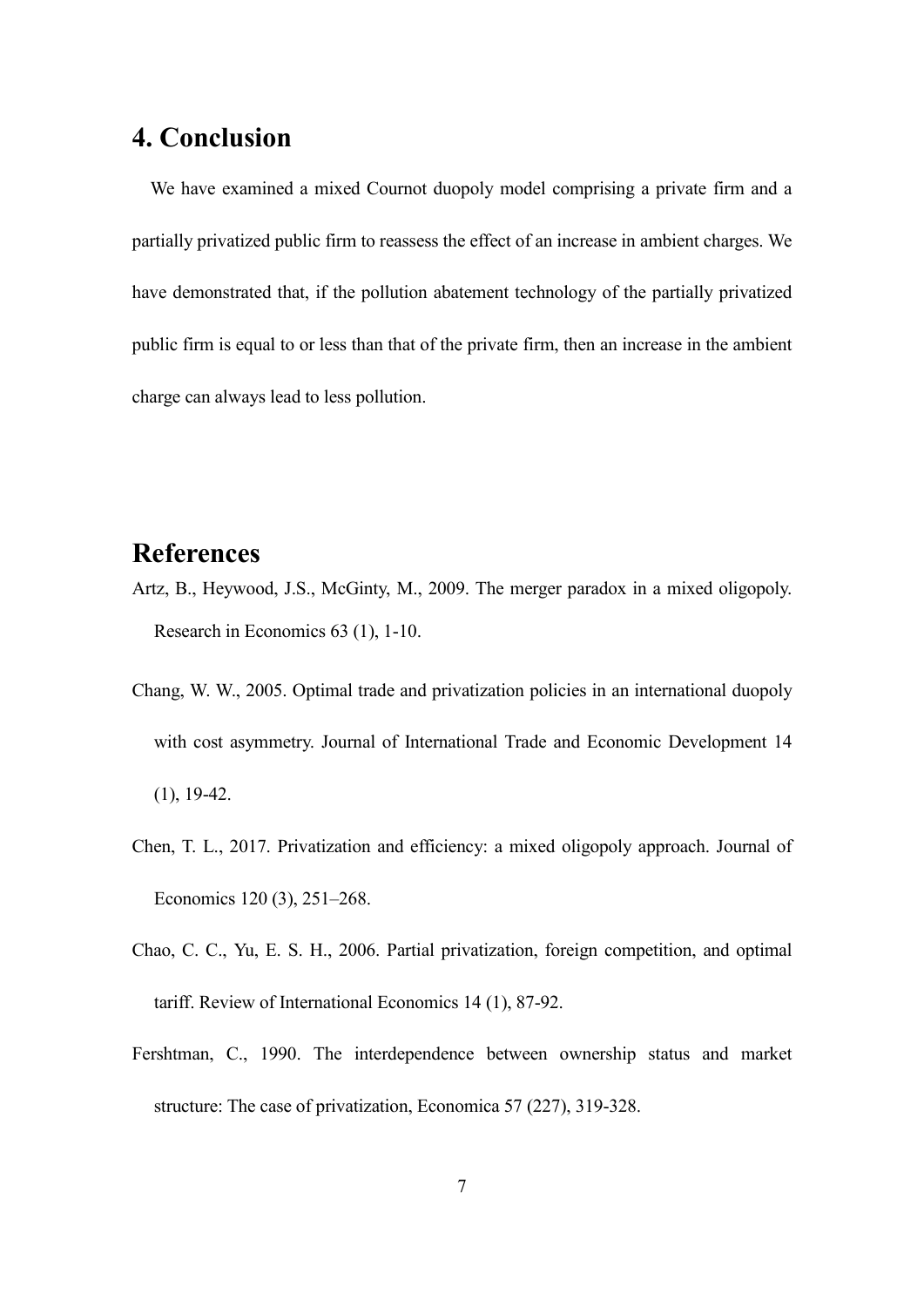- Fridman, A., 2018. Partial privatization in an exhaustible resource industry. Journal of Economics 124 (2), 159–173.
- Ganguli, S., Raju, S., 2012. Perverse environmental effects of ambient charges in a Bertrand duopoly. Journal of Environmental Economics and Policy 1(3), 289-296.
- Heywood, J. S., Hu, X., Ye, G., 2017. Optimal partial privatization with asymmetric demand information. Journal of Institutional and Theoretical Economics 173 (2), 347–375.
- Heywood, J. S., Ye, G., 2010. Optimal privatization in a mixed duopoly with consistent conjectures. Journal of Economics 101 (3), 231-246.
- Lu, Y., Poddar, S., 2007. Firm ownership, product differentiation and welfare. The Manchester School 75 (2), 210-217.
- Matsumura, T., 1998. Partial privatization in mixed duopoly. Journal of Public Economics 70 (3), 473-483.
- Ohnishi, K., 2010. Partial privatization in price-setting mixed duopoly. Economics Bulletin 30 (1), 309-314.
- Ohnishi, K., 2016. Partial privatization in international mixed duopoly with price competition. Hellenic Open Business Administration Journal 2 (1), 57-65.
- Saha, B., Sensarma, R., 2008. The distributive role of managerial incentives in a mixed duopoly. Economics Bulletin 12 (27), 1-10.
- Sato, H., 2017. Pollution from Cournot duopoly industry and the effect of ambient charges. Journal of Environmental Economics and Policy 6 (3), 305-308.